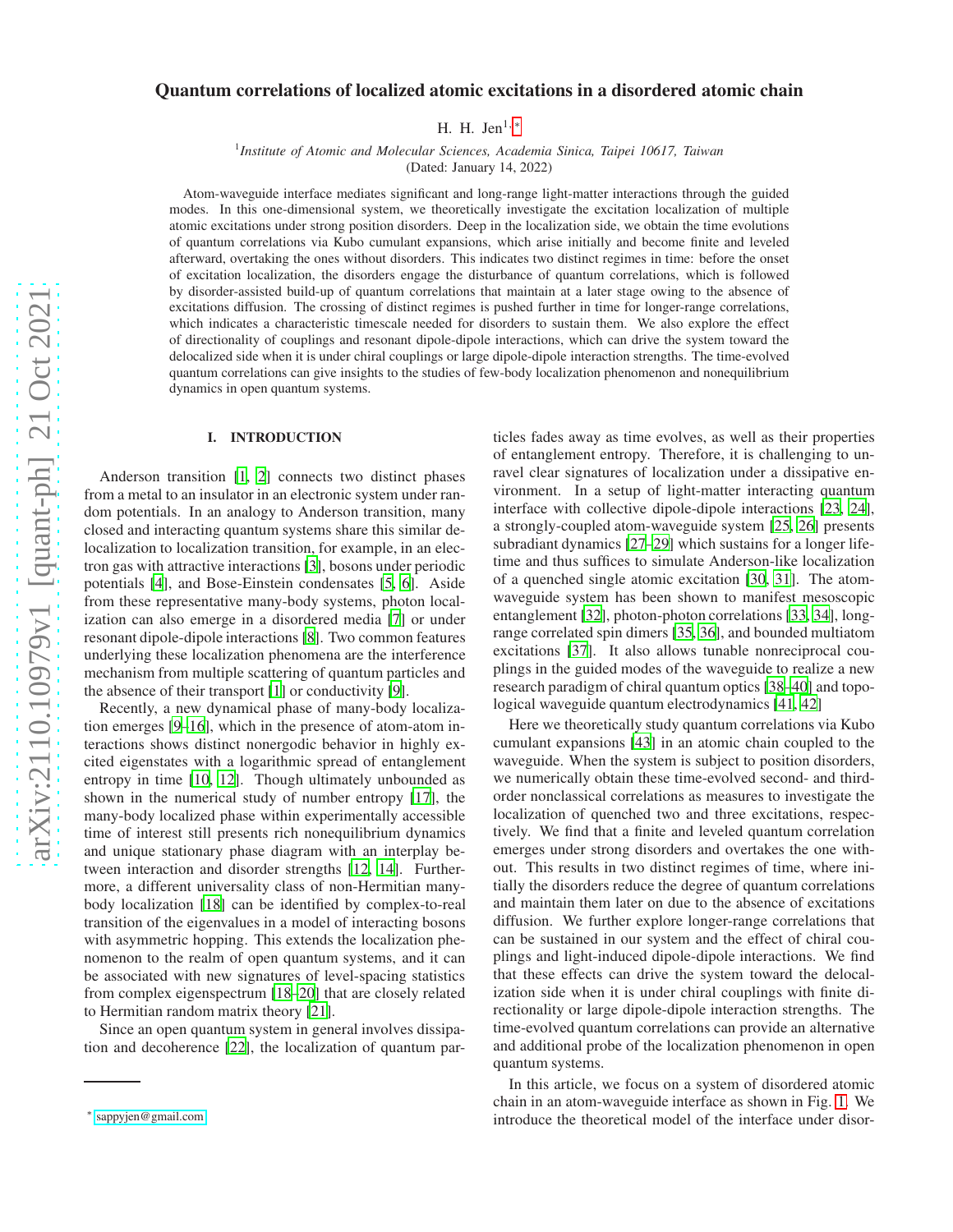

<span id="page-1-0"></span>FIG. 1. Schematic plot for localization of two atomic excitations. The atom-waveguide coupled system consists of multiple two-level quantum emitters which mediate long-range dipole-dipole interactions via the guided modes (evanescent waves) in the waveguide. The initially excited atoms decay from the excited  $(|e\rangle)$  to the ground states ( $|g\rangle$ ) with nonreciprocal decay channels ( $\gamma_L \neq \gamma_R$ ) to the left  $(-\hat{z})$  or right side  $(\hat{z})$  of the atomic chain. These spin excitations under dissipations and spin-exchange interactions transport and spread to the edges of the chain, but become localized once position disorders are introduced (denoted by a blue solid line in the lower right inset plot), along with significant and sustaining long-range quantum correlations (denoted by dashed lines in colors).

ders in Sec. II, and in Sec. III, we present the localized two and three atomic excitations under strong disorders. In Sec. IV, we define the average density-density and third-order correlations to analyze multiple excitations localization in time. Finally we discuss our results and conclude in Sec. V.

### II. THEORETICAL MODEL OF AN ATOM-WAVEGUIDE INTERFACE UNDER DISORDERS

To investigate the quantum correlations in a disordered atomic chain, we focus on an atom-waveguide system with nonreciprocal decay rates ( $\gamma_L \neq \gamma_R$ ), which can be effectively formed by an atomic chain of two-level atoms coupling with the guided modes. In Fig. [1,](#page-1-0) a schematic plot of this interface is shown, and the system dynamics can be described by a density matrix  $\rho$  in Lindblad forms ( $\hbar = 1$ ) [\[30,](#page-5-24) [36,](#page-5-30) [37\]](#page-5-31),

<span id="page-1-1"></span>
$$
\frac{d\rho}{dt} = -i[H_L + H_R, \rho] + \mathcal{L}_L[\rho] + \mathcal{L}_R[\rho],\tag{1}
$$

where the coherent and Hermitian part is

$$
H_{L(R)} = -i\frac{\gamma_{L(R)}}{2} \sum_{\mu <(>)\nu}^{N} \left( e^{ik_s|r_{\mu} - r_{\nu}|} \sigma_{\mu}^{\dagger} \sigma_{\nu} - \text{H.c.} \right), (2)
$$

and the dissipative part in Lindblad forms is

$$
\mathcal{L}_{L(R)}[\rho] = -\frac{\gamma_{L(R)}}{2} \sum_{\mu,\nu}^{N} e^{\mp ik_s(r_{\mu} - r_{\nu})} \left( \sigma_{\mu}^{\dagger} \sigma_{\nu} \rho + \rho \sigma_{\mu}^{\dagger} \sigma_{\nu} \right) -2\sigma_{\nu} \rho \sigma_{\mu}^{\dagger}.
$$
\n(3)

The dipole operators are  $\sigma_{\mu}^{\dagger} \equiv |e\rangle_{\mu} \langle g|$  with  $|g\rangle$  and  $|e\rangle$  for the ground and excited states, which can be interpreted as an effective spin  $1/2$  system. The  $k<sub>s</sub>$  denotes the wave vector in the guided mode, and we use  $\gamma_{L(R)}$  to characterize the directional coupling rates to the left  $(L)$  or right  $(R)$ , from which  $D \equiv (\gamma_R - \gamma_L)/(\gamma_R + \gamma_L)$  denotes a normalized quantity of directionality [\[38\]](#page-5-32). The effective model of Eq. [\(1\)](#page-1-1) can be obtained with Born-Markov approximation by treating the reservoirs only in the allowed dimension determined by the waveguide [\[32\]](#page-5-26). The intrinsic timescale of the system can be identified as  $\gamma_R + \gamma_L = \gamma \equiv 2|dq(\omega)/d\omega|_{\omega=\omega_{eg}} g_{k_s}^2 L$ , a total decay rate, where  $|dq(\omega)/d\omega|$  denotes the inverse of group velocity with a resonant wave vector  $q(\omega)$ ,  $g_{k_s}$  the coupling constant, and L the quantization length.

In this atomic chain with equal interparticle distances, we define  $\xi \equiv k_s |r_{\mu+1} - r_{\mu}|$  to specify the strength of the onedimensional resonant dipole-dipole interactions, which is responsible of superradiant emissions at a long distance [\[24\]](#page-5-19) and leads to subradiant dynamics [\[28\]](#page-5-37) or bound multimers [\[37\]](#page-5-31) when  $\xi \sim \pi$ . The system dynamics can be fully determined by solving Eq. [\(1\)](#page-1-1), where under a driven condition the manybody dark states and nonlocal multimers can be created [\[36](#page-5-30)], and a steady-state phase diagram of bi-edge or -hole excitations can be identified as well [\[40\]](#page-5-33).

When multiple atoms are quenched to the excited states initially, we need a complete Hilbert space of  $C_M^N$  bare states of  $M$  atomic excitations in  $N$  atoms to simulate the system dynamics, where C denotes the binomial coefficient. The bare states can be expressed by  $|\phi_q\rangle = \sigma_j^{\dagger} \sigma_{k>j}^{\dagger} ... \sigma_l^{\dagger} \sigma_{m>l}^{\dagger}|0\rangle$  as the labeled  $q$ th state basis for  $M$  excitations in general. Under this bare state basis, we can numerically calculate  $\rho(t)$  =  $|\Psi(t)\rangle\langle\Psi(t)|$  from Eq. [\(1\)](#page-1-1), where  $|\Psi(t)\rangle = \sum_{q=1}^{C_M^M} a_q(t)|\phi_q\rangle$ and the corresponding probability amplitudes  $a_q(t)$  can be solved from [\[37,](#page-5-31) [44\]](#page-6-0)

<span id="page-1-2"></span>
$$
\dot{a}_q(t) = \sum_{s=1}^{C_M^N} V_{q,s} a_s(t).
$$
 (4)

The diagonal elements of the coupling matrix  $V_{q,s}$  are  $-M\gamma/2$  directly from M excited atoms, and its off-diagonal parts can be obtained from the interaction kernel  $\overline{V}$  under single-excitation bare states,

$$
\bar{V}_{\mu,\nu} = \begin{cases}\n-\gamma_L e^{-ik_s|r_\mu - r_\nu|}, \ \mu < \nu \\
-\frac{\gamma}{2} \delta_{\mu,\nu} \\
-\gamma_R e^{-ik_s|r_\mu - r_\nu|}, \ \mu > \nu\n\end{cases} \tag{5}
$$

 $V_{q,s}$  is finite and can be assigned by  $\bar{V}_{\mu,\nu}$  as long as only the  $\mu$ th excited atom in the multiply-excited bare states  $|\phi_a\rangle$  does not overlap with the excited  $\nu$ th one in  $|\phi_s\rangle$ . This reflects the feature of pairwise couplings in dipole-dipole interactions, and  $V_{q,s}$  becomes null when more than two excited atoms in  $|\phi_q\rangle$  do not coincide with the ones in  $|\phi_s\rangle$ . For example, between  $|e_1, e_2, g_3, g_4\rangle$  and  $|g_1, g_2, e_3, e_4\rangle$  or  $|e_1, e_2, e_3, g_4, g_5\rangle$ and  $|g_1, g_2, e_3, e_4, e_5\rangle$ , for the cases of  $M = 2$  with  $N = 4$ and  $M = 3$  with  $N = 5$ , respectively,  $V_{q,s}$  is vanishing. On the other hand, for example of the case of  $M = 2$  with  $N = 4$ ,  $V_{q,s}$  is finite between  $|e_1, e_2, g_3, g_4\rangle$  and  $|e_1, g_2, e_3, g_4\rangle$  or  $|g_1, e_2, e_3, g_4\rangle$  and  $|g_1, e_2, g_3, e_4\rangle$ .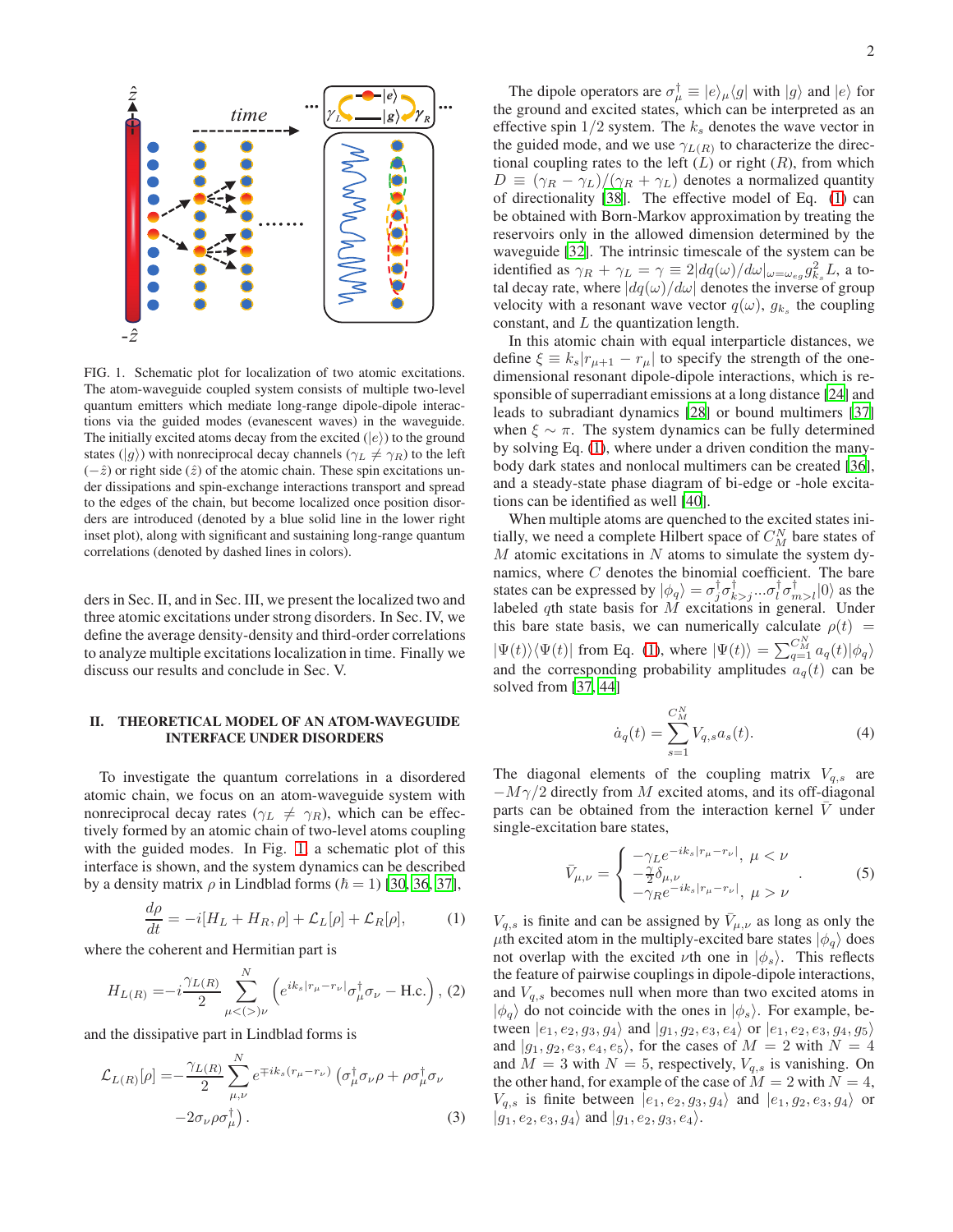We have applied the above formalism in studying the subradiant emissions from multiply-excited atoms in free space [\[44](#page-6-0)] and shape-preserving dimers and trimers of atomic exci-tations in an atomic array with nonreciprocal couplings [\[37](#page-5-31)]. The essential information of excitation population can then be calculated in a straightforward way when we arrange these bare states into  $(N - M + 1)$  sectors [\[44](#page-6-0)], where each sector indicates one increment of the index of the first atomic excitation when we order N atomic positions as  $r_1 < r_2 < ... <$  $r_{N-1} < r_N$ . Therefore, in the first sector the bare states are  $|e_1e_2 ... e_Mg_{M+1}...g_N\rangle$ ,  $|e_1e_2 ... e_{M-1}g_M e_{M+1}g_{M+2}\rangle$ ... $g_N$ ,  $\cdots$ ,  $|e_1e_2 \dots e_{M-1}g_M \dots g_{N-1}e_N\rangle$ , until  $(M-1)$ excited atoms move to the end of the chain as  $|e_1g_2|...$  $g_{N-M+1}e_{N-M+2}$  ...  $e_N$ ). The second sector starts from  $|g_1e_2e_3 ... e_{M+1}g_{M+2} ... g_N\rangle$ , the rest can be constructed sequentially, and the last sector involves only one bare state  $|g_1g_2...g_{N-M}e_{N-M+1}...e_N\rangle$ . From the solutions of  $|\Psi(t)\rangle$ , we are able to obtain the excitation population  $P_m(t)$  =  $\text{Tr}(\rho(t)\sigma_m^{\dagger}\sigma_m)$ , where a conservation of total spin excitations should be  $\sum_{m=1}^{N} P_m(t) = M$ . In a disordered atomic media we consider here, the atoms experience effectively onsite phase disorders  $W_{\mu} \in W[-1,1]$  and  $W \in [0,\pi]$  owing to the position fluctuations, which reflects in a deviation of  $\xi$  in  $H_{L(R)}$  and  $\mathcal{L}_{L(R)}[\rho]$ , and accordingly in Eq. [\(4\)](#page-1-2) with an extra  $e^{-i(W_\mu-W_\nu)}$  in  $V_{q,s}$  between the  $\mu$ th and  $\nu$ th atoms [\[30](#page-5-24)].

In the following two sections, we numerically obtain the average atomic excitation populations and their quantum correlations under positions disorders. We will see how the directionality D, light-induced dipole-dipole interaction strengths, and disorder strengths W modify the localization behaviors from the localization side, from which we can further identify how the system can be driven toward the delocalization. Since the system is under dissipations, we always compare our results with the ones without disorder, which provides a reference of the thermalized phase.

### III. LOCALIZATION OF MULTIPLE SPIN EXCITATIONS UNDER DISORDERS

To investigate the effect of position disorders on the diffusion of multiple atomic excitations, we focus on the localization side under strong disorders. Throughout this paper, we numerically calculate the excitation populations  $\langle P_m(t) \rangle$ and quantum correlations in the next section under 400 ensemble average of disorders. The  $\langle P_m(t)\rangle$  has reached good enough convergence within time of interests, where the total population deviates by less than 4% from the one under 800 realizations.

In Fig. [2,](#page-2-0) we show an example of the localization in an atomic chain with initial two spin excitations side by side at the center. For a finite nonreciprocal coupling ( $D \neq 0$ ), the spin excitations tend to transport to the end of the chain under no disorders, whereas in the reciprocal case  $(D = 0)$  the excitation populations dissipate symmetrically. Both cases without disorders show interference fringes owing to the finite  $\gamma_{L(R)}$ , which can be attributed to multiple spin exchanges to the left and right during the spin transport. These fringes



<span id="page-2-0"></span>FIG. 2. Time evolutions of excitation population  $\langle P_m(t) \rangle$  for initial two atomic excitations side by side in an atomic chain of  $N = 30$ at  $\xi = \pi/8$ . (a) The upper and lower plots represent the cases of  $\langle P_m(t) \rangle$  for  $D = 0$  and 0.5, respectively, with position disorders  $W = 0.8\pi$  (right) or without (left). (b) The excitation population  $\langle P_m(t) \rangle$  at  $\gamma t = 80$  in the upper and lower plots respectively correspond to the cases of right plots in (a), where localized excitation populations (solid line) emerge under strong disorders comparing the delocalized ones (dotted line). Three solid curves in the lower plot show that a localization of atomic excitations becomes more significant as  $W/\pi$  increases from 0.1, 0.5, to 0.8.

disappear under strong disorders, which associates with significant excitation populations for long time compared to the disorder-free case. The case with reciprocal couplings indicates more localized spin excitations in their peak values and population distribution at the same disorder strength. This suggests a deeper localized phase for  $D = 0$ , or in other words for a finite D, it requires a larger disorder strength to enter the excitation localization phase. A similar situation can also be found in Anderson-like localization in a chirally-coupled atomic chain [\[30](#page-5-24)], where a larger  $D \sim 1$  ( $D = 1$ ) leaves less (no) room for the excitation localization.

For three spin excitations under strong disorders as a comparison, we show their localization behaviors in Fig. [3](#page-2-1) with



<span id="page-2-1"></span>FIG. 3. Localization of three atomic excitations side by side. The atomic excitation populations  $\langle P_m(t)\rangle$  are plotted in an atomic array with  $N = 15$  with different interaction strengths  $\xi$  for (a)  $D = 0$ and (b) 0.5, respectively, where disorder strengths are  $W/\pi = 0$ (dash line), 0.1 (dotted line), and 0.8 (solid line). From the localization side, it requires a larger disorder strength to reach significant population localization when  $\xi$  or  $D$  is larger.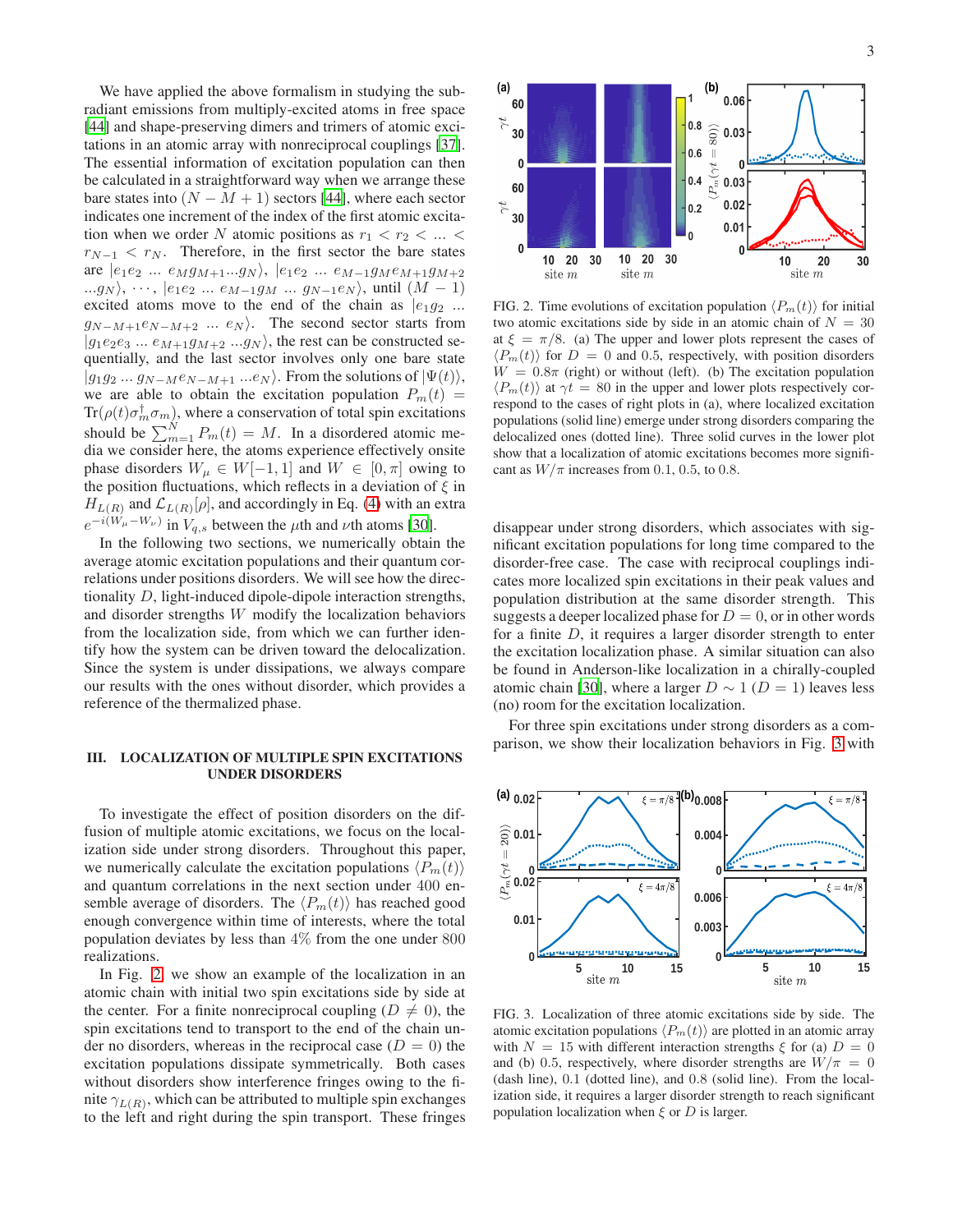a larger  $\xi$ . Similar to Fig. [2,](#page-2-0) a reciprocal coupling case has a more pronounced localization of excitations along with sharper wings in their population distributions. Furthermore, as  $\xi$  increases in the lower plots of Figs. [3\(](#page-2-1)a) and 3(b), it takes a larger disorder strength to enter the localization phase, where the localized excitation populations are suppressed in their peak values, respectively. This indicates that the light-induced dipole-dipole interactions drive the system toward a delocalized side for low disorder strengths, which shares a similar feature for the many-body localization of twodimensional bosons under disordered potentials [\[14\]](#page-5-13). In contrast to the localized phase of single excitation [\[30\]](#page-5-24), where the interactions play negligible roles for  $D \geq 0.5$ , we find here instead that the interaction suppresses the onset of system's localization when multiple atoms are excited. This also shows a sign of gradual dominance of interactions over the directionality of nonreciprocal couplings from the localization side in a few-body localization from bottom up.

Next, we look into the system dynamics and introduce the average quantum correlations as complementary but essential measures to investigate the localization of multiply-excited atoms in an atomic chain.

### IV. AVERAGE LONG-RANGE QUANTUM **CORRELATIONS**

Here we utilize the correlation functions via Kubo cumulant expansions [\[43](#page-5-36)] to further investigate the localization dynamics, which provide the information of quantum correlations that have no classical counterparts. The cumulant expansion provides a useful theoretical foundation that relates high-order quantum correlations with lower-order cumulants of correlations. In addition, we apply the average second-order and modified third-order correlation functions [\[37\]](#page-5-31) to evaluate the bulk properties of the atomic array [\[45\]](#page-6-1). They are defined respectively as,

$$
\langle G^{(2)}(r) \rangle \equiv \sum_{j} \frac{\langle n_j n_{j+r} \rangle - \langle n_j \rangle \langle n_{j+r} \rangle}{N - r},\tag{6}
$$

$$
\langle G^{(3)} \rangle \equiv \sum_{j} \frac{\langle n_j n_{j+1} n_{j+2} \rangle - \langle n_j \rangle \langle n_{j+1} \rangle \langle n_{j+2} \rangle}{N-2}, (7)
$$

where  $r$  denotes a specific distance in quantum correlations for doubly-excited spin diffusion, and they are averaged by  $(N - r)$  of such correlations to represent the bulk properties. We note that there are three extra second-order cumulants in  $\langle G^{(3)} \rangle$ , which are  $(\langle n_j n_{j+1} \rangle -\langle n_j \rangle \langle n_{j+1} \rangle)$  $\langle n_{j+2} \rangle$ ,  $(\langle n_j n_{j+2} \rangle - \langle n_j \rangle \langle n_{j+2} \rangle) \langle n_{j+1} \rangle$ , and  $(\langle n_{j+1} n_{j+2} \rangle)$  $-\langle n_{j+1} \rangle \langle n_{j+2} \rangle \rangle \langle n_j \rangle$ , and that is why we called it the modified third-order correlation function. This is particular useful to calculate the quantum correlations for three excited atoms initially side by side, and it can be comparable directly to experimental observations.

In Fig. [4,](#page-3-0) we first show the results of second-order correlations for the case of  $D = 0.5$  in Fig. [2\(](#page-2-0)a). At  $\gamma t \gtrsim 20$ , the correlations decay and almost vanish under no disorders, while  $\langle G^{(2)}(r)\rangle$  sustains for long time with various separated



<span id="page-3-0"></span>FIG. 4. Average second-order correlations  $\langle G^{(2)}(r) \rangle$  at various separated sites  $r$  deep in the localization side. Under the same system parameters in the lower right plot of Fig. [2\(](#page-2-0)a),  $\langle G^{(2)}(r) \rangle$  at  $r = 1$ (red solid line), 2 (blue dashed line), 3 (black dotted line), 4 (yellow dash-dotted line), and 5 (green solid line declining initially) become leveled as time evolves comparing the case without disorders in the inset plot correspondingly. (b) The  $\langle G^{(2)}(r = 1) \rangle$  under disorders (red solid line) crosses the one without (red dashed line) and stays finite as time evolves.

distances  $r$  under strong disorders. This provides additional information of the relation between time-evolving quantum correlations and the localization of atomic excitations. In Fig. [4\(](#page-3-0)b), we specifically plot the quantum correlations side by side and find that there are two distinct regimes in time separated by a crossing between the correlations with and without disorders. Before the onset of excitation localization at  $\gamma t \sim 20$ ,  $\langle G^{(2)}(r = 1) \rangle$  without disorders shows a more pronounced value than the one under strong disorders. We attribute it as the engaging process when disorders disturb the build-up of



<span id="page-3-1"></span>FIG. 5. Localized excitation populations and  $\langle G^{(2)}(r) \rangle$  under various initial double atomic excitations in the localization side. (a) Localized atomic excitation populations are shown, where respective peaks are correlated to their initialized excitations with separated lattice sites of zero ( $r = 1$ , red dashed line), one ( $r = 2$ , green dotted line), two ( $r = 3$ , black dash-dotted line), and five ( $r = 6$ , blue solid line). (b) The average second-order correlations  $\langle G^{(2)}(r) \rangle$  are plotted for initial double atomic excitations with separated lattice sites of one  $(r = 2, \text{ left})$ , two  $(r = 3, \text{ middle})$ , and five  $(r = 6, \text{ right})$ , respectively, that is  $\sigma_j^{\dagger} \sigma_{j+2}^{\dagger} |0\rangle$ ,  $\sigma_j^{\dagger} \sigma_{j+3}^{\dagger} |0\rangle$ , and  $\sigma_j^{\dagger} \sigma_{j+6}^{\dagger} |0\rangle$ . The arrows show the  $\langle G^{(2)}(r) \rangle$  with an increasing r, where the line styles are the same as in Fig. [4\(](#page-3-0)a), and other system parameters are the same as in Fig. [4.](#page-3-0)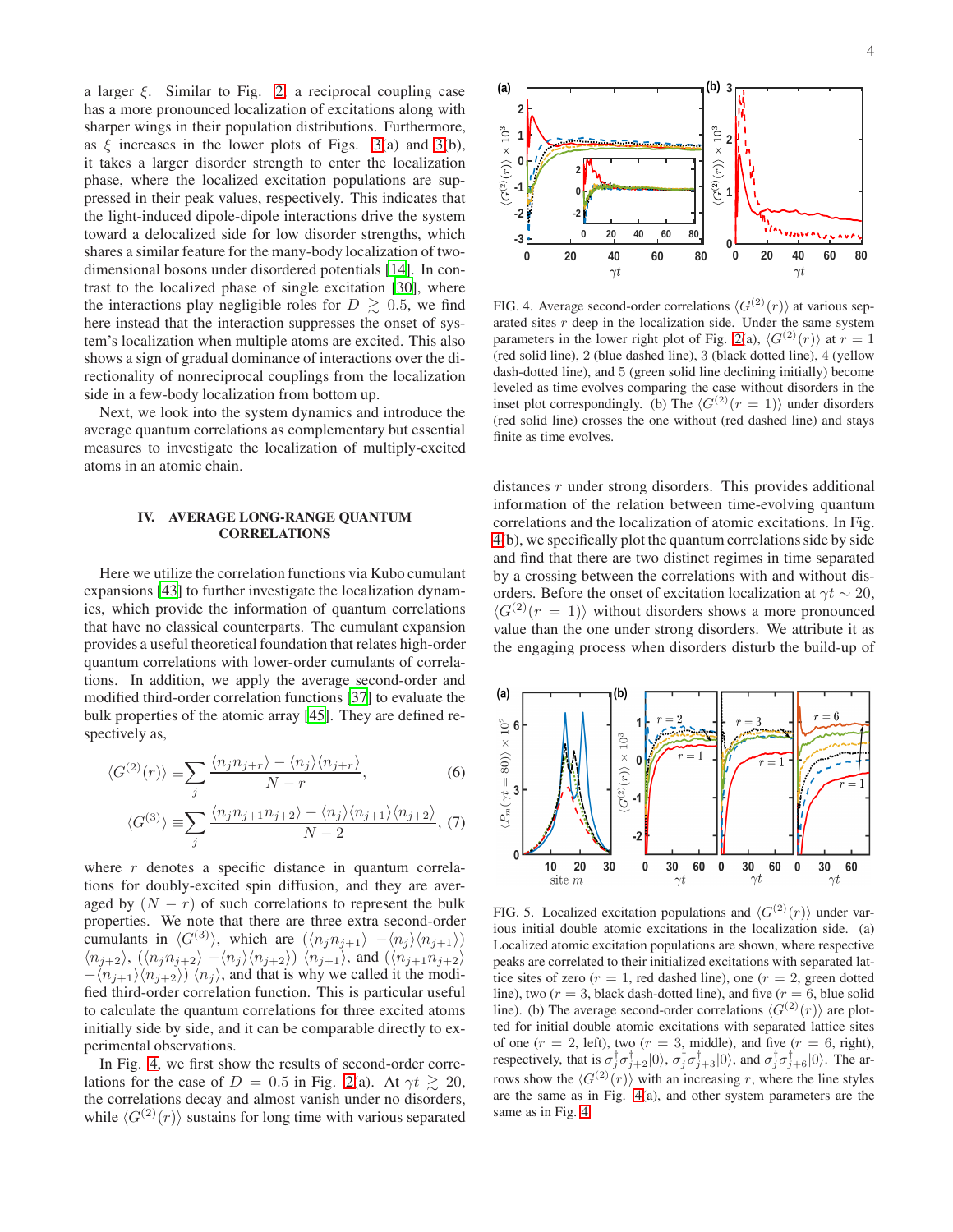quantum correlations before the atomic excitations localize. This is followed by disorder-assisted preservation of quantum correlations that maintain for long time owing to the absence of excitations diffusion.

Before looking into the detail of crossing times of various quantum correlations in different correlation lengths, we next show the effect of initially separated double excitations in Fig. [5.](#page-3-1) The localization of initial double excitations can be seen in Fig. [5\(](#page-3-1)a), where they preserve the information of excitation patterns in their populations. Furthermore, the corresponding quantum correlations  $\langle G^{(2)}(r) \rangle$  shows a maximum highly correlated to their initial separations. For other  $\langle G^{(2)}(r) \rangle$  with smaller or larger distances than the initial one, they rise up and develop as time evolves but with smaller values. This indicates a sequential spread of quantum correlations which are also observed in the bound pairs in the subradiant coupling regime [\[37](#page-5-31)]. Here by contrast, the quantum correlations maintain finite values even away from the subradiant coupling regime ( $\xi \sim \pi$ ) and are thus purely assisted by disorders.

Next we investigate in detail the crossing times of various  $\langle G^{(2)}(r)\rangle$ . In Fig. [6,](#page-4-0) we take an example of initial double excitations separated by one and two lattice sites, respectively. As expected,  $\langle G^{(2)}(r = 2) \rangle$  and  $\langle G^{(2)}(r = 3) \rangle$  present the maximums at long time comparing other quantum correlations at different r. When investigating further the crossing times after which the correlations without disorders decay and vanish, these crossing times are delayed for longer-range quantum correlations. This shows how correlations scramble through the atomic chain with a finite time, and a complete build-up of mutual quantum correlations between each atoms would take an ultimate time span determined by two farthest atoms in the chain.

As for three atomic excitations, in Fig. [7](#page-4-1) we compare  $\langle G^{(3)} \rangle$  for various D and dipole-dipole interaction strengths determined by  $\xi$ . Similar to  $\langle G^{(2)}(r) \rangle$ , they show the same behavior as the second-order correlations, which are suppressed initially in short time and surpass the one without disorder at



<span id="page-4-0"></span>FIG. 6. Crossing times in  $\langle G^{(2)}(r) \rangle$ . Various approximate crossing times of  $\langle G^{(2)}(r) \rangle$  between the cases under disorders (leveled at long time) and without (decaying within time of interest) are located by the arrows for initial double atomic excitations with separated lattice sites of (a) one  $(r = 2)$  and (b) two  $(r = 3)$ , respectively. Various line styles are the same as in Fig. [4\(](#page-3-0)a). A longer-range correlation with a larger  $r$  takes a longer crossing time to sustain over the ones without disorders.



<span id="page-4-1"></span>FIG. 7. Average third-order quantum correlation  $\langle G^{(3)} \rangle$ . A comparison of crossing times for different directionality D and interaction strength  $\xi$  is demonstrated, where various line styles correspond to the cases in Fig. [3,](#page-2-1) which are  $W/\pi = 0$  (dash line), 0.1 (dotted line), and 0.8 (solid line).

a later stage. For a finite D in Fig. [7\(](#page-4-1)b), a larger  $\xi$  tends to delay the crossing time for both strong and moderate disorder strengths. A particular slow slope emerges when  $\langle G^{(3)} \rangle$ passes through the crossing point of time. On the other hand for the case of reciprocal coupling in Fig. [7\(](#page-4-1)a), a larger  $\xi$  does not significantly shift the crossing time, but it stays along with a similar slope until  $γt \sim 10$ , close to the crossing time when  $\xi$  is smaller. Nonetheless,  $\langle G^{(3)} \rangle$  decreases for a larger  $\xi$  under a moderate disorder strength of  $W/\pi = 0.1$ , which coincides with the results in Sec. III that the interactions drive the system toward a delocalized side for low disorder strengths. Under a stronger disorder as shown in Fig. [7,](#page-4-1)  $\langle G^{(3)} \rangle$  as a bulk property does not modify significantly as  $\xi$  increases.

### V. DISCUSSION AND CONCLUSION

To fully understand a delocalization to localization transition in open quantum many-body systems is challenging. The challenge is at least twofold. One is the thermodynamic limit in numerical simulations, which can not be easily achieved when a system is under strong atom-atom interactions. For a finite-size system, a crossover of non-Hermitian many-body localization transition [\[18\]](#page-5-14) can only be identified, where a crossover behavior also shows up in a Anderson-like localization transition in terms of level statistics [\[31\]](#page-5-25). The other restriction is the simulation or observation time in theoretical modelings or experiments, respectively, since localization of quantum particles may take a longer time than the one our methodologies can allow. In particular, it would be more difficult to unveil the localization mechanism when the system is under dissipation, where the quantum particles may decohere and relax before the localization sets in.

Therefore, we take an alternative approach with an aid of quantum correlations in time to probe the system dynamics in localization of particles. The all-order quantum correlations can ultimately reveal the complete information of system's evolutions from quenched atomic excitations. Here we focus on the atom-waveguide interface, where atoms can align near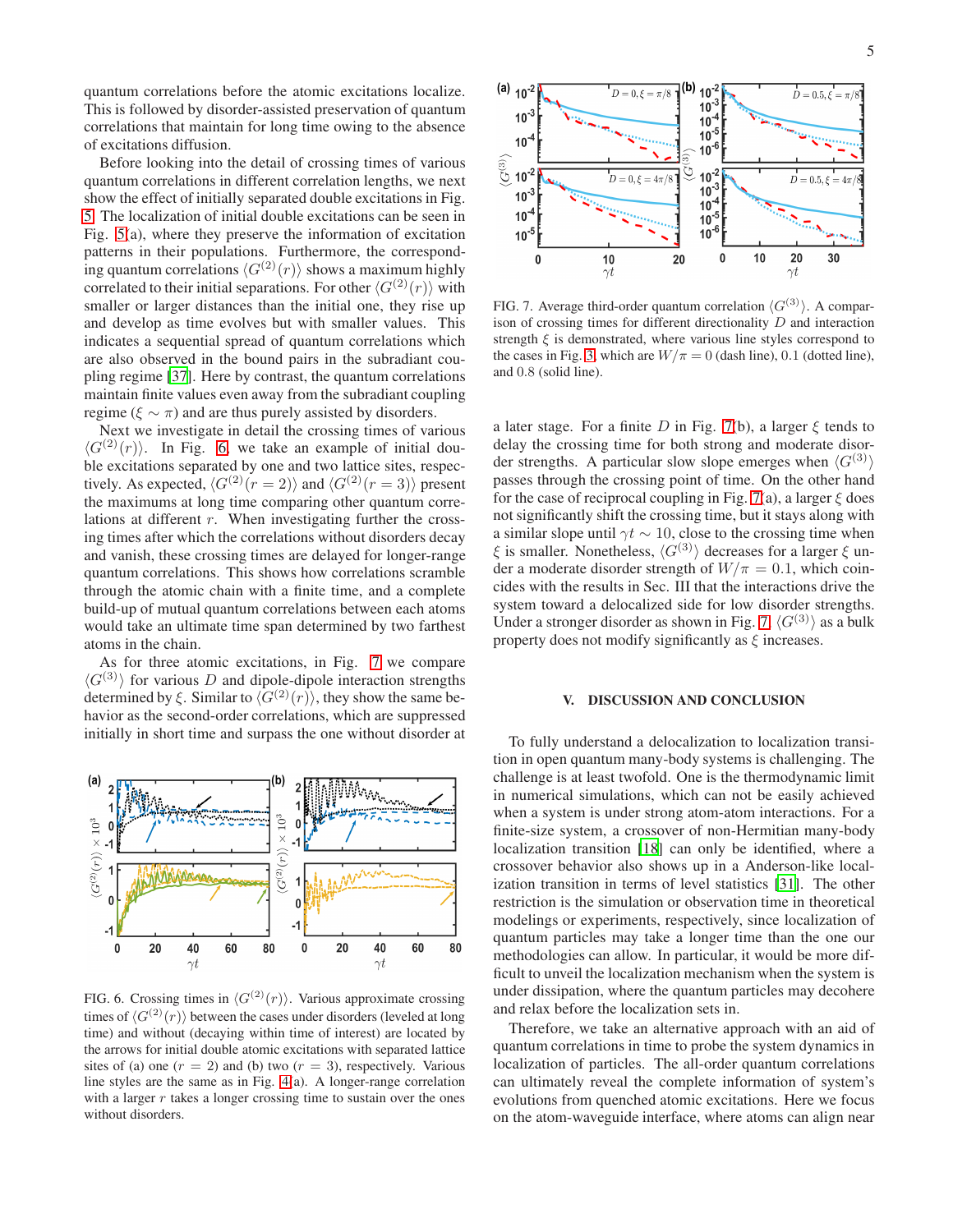the optical fiber [\[26\]](#page-5-21) and form a strongly interacting system through the confined guided modes [\[46](#page-6-2)[–48\]](#page-6-3). This interface under chiral couplings [\[39](#page-5-38)] can present intriguing properties of light, for example, modified collective radiations or nonreciprocal absorptions, and as well offer many new opportunities in studying nonequilibrium many-body dynamics and localization of spin excitations in a disordered media. Finally, a potential platform using two parallel nanofibers [\[49\]](#page-6-4) promises a quantum optical setup of two-dimensional waveguide quantum electrodynamics that can host flat bands and tailor the properties of light correlations [\[50\]](#page-6-5).

In conclusion, we have demonstrated the time-evolving quantum correlations of localized atomic excitations in a disordered atomic chain. From a localization side, a crossing of time evolutions for the average quantum correlations presents a distinct separation of two regimes indicating the onset of the excitations localization. We have shown a disorder-assisted build-up of quantum correlations that can sustain for long time owing to the absence of excitations diffusion. The quantum correlations are highly correlated to the initialization of the system, which can serve as complimentary measures to potentially probe the few-body and many-body localization transitions.

### ACKNOWLEDGMENTS

We acknowledge support from the Ministry of Science and Technology (MOST), Taiwan, under the Grant No. MOST-109-2112-M-001-035-MY3. We are also grateful for support from TG 1.2 and TG 3.2 of NCTS and inspiring discussions with Yi-Cheng Wang and Jhih-Shih You.

- <span id="page-5-0"></span>[1] P. W. Anderson, Phys. Rev. 109, 1492 (1958).
- <span id="page-5-1"></span>[2] F. Evers and A. D. Mirlin, Rev. Mod. Phys. 80, 1355 (2008).
- <span id="page-5-2"></span>[3] T. Giamarchi and H. J. Schulz, Phys. Rev. B 37, 325 (1988).
- <span id="page-5-3"></span>[4] M. P. A. Fisher, P. B. Weichman, G. Grinstein, and D. S. Fisher, Phys. Rev. B 40, 546 (1989).
- <span id="page-5-4"></span>[5] D. Clément, A. F. Varón, M. Hugbart, J. A. Retter, P. Bouyer, L. Sanchez-Palencia, D. M. Gangardt, G. V. Shlyapnikov, and A. Aspect, Phys. Rev. Lett. 95, 170409 (2005).
- <span id="page-5-5"></span>[6] C. Fort, L. Fallani, V. Guarrera, J. E. Lye, M. Modugno, D. S. Wiersma, and M. Inguscio, Phys. Rev. Lett. 95, 170410 (2005).
- <span id="page-5-6"></span>[7] D. Wiersma, Nat. Photon. 7, 188 (2013).
- <span id="page-5-7"></span>[8] E. Akkermans, A. Gero, and R. Kaiser, Phys. Rev. Lett. 101, 103602 (2008).
- <span id="page-5-8"></span>[9] R. Nandkishore and D. A. Huse, Annu. Rev. Condens. Matter Phys. 6, 15 (2015).
- <span id="page-5-10"></span>[10] J. H. Bardarson, F. Pollmann, and J. E. Moore, Phys. Rev. Lett. 109, 017202 (2012).
- [11] K. Agarwal, S. Gopalakrishnan, M. Knap, M. Müller, and E. Demler, Phys. Rev. Lett. 114, 160401 (2015).
- <span id="page-5-11"></span>[12] M. Schreiber, S. S. Hodgman, P. Bordia, H. P. Lüschen, M. H. Fischer, R. Vosk, E. Altman, U. Schneider, and I. Bloch, Science 349, 842 (2015).
- [13] R. Vosk, D. A. Huse, and E. Altman, Phys. Rev. X 5, 031032 (2015).
- <span id="page-5-13"></span>[14] J.-Y. Choi, S. Hild, J. Zeiher, P. Schauß, A. Rubio-Abadal, T. Yefsah, V. Khemani, D. A. Huse, I. Bloch, and C. Gross, Science 352, 1547 (2016).
- [15] P. Roushan, *et. al.*, Science 358, 1175 (2017).
- <span id="page-5-9"></span>[16] D. A. Abanin, E. Altman, I. Bloch, and M. Serbyn, Rev. Mod. Phys. 91, 021001 (2019).
- <span id="page-5-12"></span>[17] M. Kiefer-Emmanouilidis, R. Unanyan, M. Fleischhauer, and J. Sirker, Phys. Rev. Lett. 124, 243601 (2020).
- <span id="page-5-14"></span>[18] R. Hamazaki, K. Kawabata, and M. Ueda, Phys. Rev. Lett. 123, (2019).
- [19] R. Hamazaki, K. Kawabata, N. Kura, and M. Ueda, Phys. Rev. Research 2, 023286 (2020).
- <span id="page-5-15"></span>[20] L. Sá, P. Ribeiro, and T. Prosen, Phys. Rev. X 10, 021019 (2020).
- <span id="page-5-16"></span>[21] F. Haake, *Quantum Signatures of Chaos* (Springer Science & Business Media, New York, 2010), Vol. 54.
- <span id="page-5-17"></span>[22] K. Hammerer, A. S. Sørensen, and E. S. Polzik, Rev Mod Phys. 82, 1041 (2010).
- <span id="page-5-18"></span>[23] F. Le Kien, S. Dutta Gupta, K. P. Nayak, and K. Hakuta, Phys. Rev. A 72, 063815 (2005).
- <span id="page-5-19"></span>[24] P. Solano, P. Barberis-Blostein, F. K. Fatemi, L. A. Orozco, and S. L. Rolston, Nat. commun. 8, 1857 (2017).
- <span id="page-5-20"></span>[25] D. E. Chang, J. S. Douglas, A. González-Tudela, C.-L. Hung, H. J. Kimble, Rev. Mod. Phys. 90, 031002 (2018).
- <span id="page-5-21"></span>[26] N. V. Corzo, J. Raskop, A. Chandra, A. S. Sheremet, B. Gouraud, and J. Laurat, Nature 566, 359 (2019).
- <span id="page-5-22"></span>[27] A. Albrecht, L. Henriet, A. Asenjo-Garcia, P. B Dieterle, O. Painter, and D. E. Chang, New J. Phys. 21, 025003 (2019).
- <span id="page-5-37"></span>[28] H. H. Jen, M.-S. Chang, G.-D. Lin, and Y.-C. Chen, Phys. Rev. A 101, 023830 (2020).
- <span id="page-5-23"></span>[29] Jan Kumlin, Kevin Kleinbeck, Nina Stiesdal, Hannes Busche, Sebastian Hofferberth, and Hans Peter Büchler, Phys. Rev. A 102, 063703 (2020).
- <span id="page-5-24"></span>[30] H. H. Jen, Phys. Rev. A **102**, 043525 (2020).
- <span id="page-5-25"></span>[31] H. H. Jen and J.-S. You, J. Phys. B: At. Mol. Opt. Phys. 54, 105002 (2021).
- <span id="page-5-26"></span>[32] A. González-Tudela and D. Porras, Phys. Rev. Lett. 110, 080502 (2013).
- <span id="page-5-27"></span>[33] S. Mahmoodian, M. Čepulkovskis, S. Das, P. Lodahl, K. Hammerer, and A. S. Sørensen, Phys. Rev. Lett. 121, 143601 (2018).
- <span id="page-5-28"></span>[34] H. Le Jeannic, T. Ramos, S. F. Simonsen, T. Pregnolato, Z. Liu, R. Schott, A. D. Wieck, A. Ludwig, N. Rotenberg, J. J. García-Ripoll, and P. Lodahl, Phys. Rev. Lett. 126, 023603 (2021).
- <span id="page-5-29"></span>[35] T. Ramos, H. Pichler, A. J. Daley, and P. Zoller, Phys. Rev. Lett. 113, 237203 (2014).
- <span id="page-5-30"></span>[36] H. Pichler, T. Ramos, A. J. Daley, and P. Zoller, Phys. Rev. A 91, 042116 (2015).
- <span id="page-5-31"></span>[37] H. H. Jen, Phys. Rev. A 103, 063711 (2021).
- <span id="page-5-32"></span>[38] R. Mitsch, C. Sayrin, B. Albrecht, P. Schneeweiss, and A. Rauschenbeutel, Nat. Commun. 5, 5713 (2014).
- <span id="page-5-38"></span>[39] P. Lodahl, S. Mahmoodian, S. Stobbe, A. Rauschenbeutel, P. Schneeweiss, J. Volz, H. Pichler, and P. Zoller, Nature 541, 473 (2017).
- <span id="page-5-33"></span>[40] H. H. Jen, Phys. Rev. Research 2, 013097 (2020).
- <span id="page-5-34"></span>[41] E. Kim, X. Zhang, V. S. Ferreira, J. Banker, J. K. Iverson, A. Sipahigil, M. Bello, A. González-Tudela, M. Mirhosseini, and O. Painter, Phys. Rev. X 11, 011015 (2021).
- <span id="page-5-35"></span>[42] A. S. Sheremet, M. I. Petrov, I. V. Iorsh, A. V. Poshakinskiy, A. N. Poddubny, [arXiv:2103.06824](http://arxiv.org/abs/2103.06824) (2021).
- <span id="page-5-36"></span>[43] R. Kubo, J. Phys. Soc. Jap. Vol. 17, 1100 (1962).